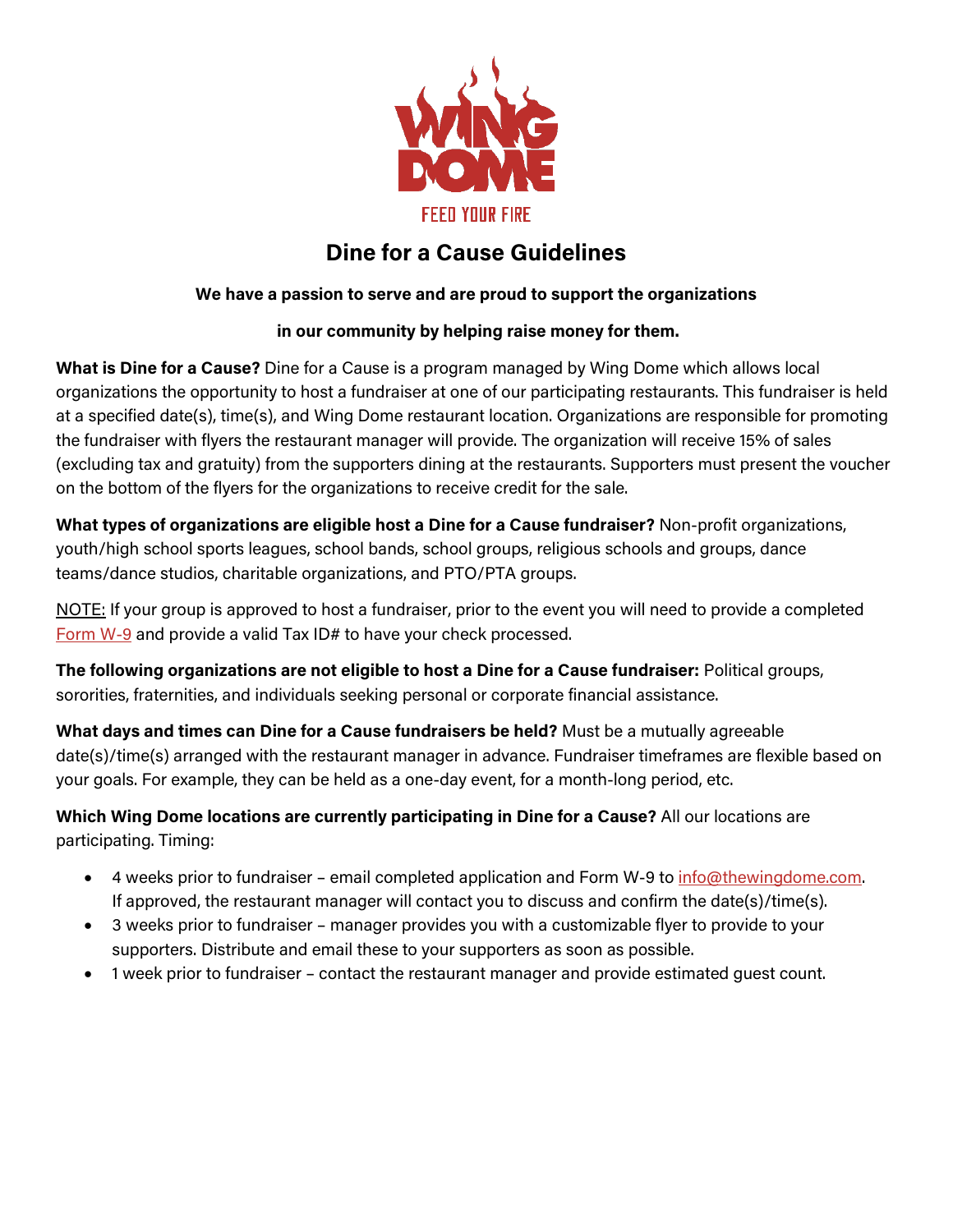# **What does Wing Dome provide?**

- A comfortable restaurant to get together with friends and supporters.
- Terrific servers that will make sure you and your supporters are treated right.
- A menu full of great food and great drink that has something for everyone.
- An electronic version (PDF format) of the flyer. It will be customized with your organization's name and date/time/location of the fundraiser event. The PDF will be emailed to you.

#### **What does the organization provide?**

- Completed application, emailed to [info@thewingdome.com](mailto:info@thewingdome.com) 4 weeks prior to fundraiser event.
- Completed [Form W-9](https://www.irs.gov/forms-pubs/about-form-w-9) and Tax ID# if you haven't had a Dine for a Cause event in the past.
- Promotion of the fundraiser by distributing flyers to supporters, friends, and family.

# **What does the 15% donation amount include?**

- Sales of your supporters' guest checks from Dine-In and To-Go orders.
- Supporters MUST present the voucher on the bottom of the flyer on the specified date(s)/time(s)/location to receive credit for the sale:
	- o Dine-In must present voucher to server when seated.
	- $\circ$  To-Go must present voucher to server when picking up the To-Go Order.
	- o Online Orders are not eligible at this time.
- Sales from the organization's supporter quest checks will be totaled at the end of the fundraiser event. 15% of these sales will be mailed in the form of a check to the address you provided on the application within 30 days of your fundraiser.
- NOTE: The 15% donation excludes tax and gratuity. Coupons, discounts, and promotions including "Late Night Happy Hour" will not be accepted during the fundraiser.
- Checks must be cashed within 90 days. Check will come from Wing Dome LLC.

# **Flyers:**

- The restaurant manager will email the organizational contact a PDF of the flyer promoting your fundraiser event.
- The flyer will be customized with date(s), time(s), and location of event.
- The voucher your supporters must present can easily be clipped off the bottom of the flyer.
- Flyers cannot be distributed on Wing Dome restaurant property including Wing Dome's parking lots. This must be communicated by the organization to those distributing the flyers.

# **Other guidelines:**

- Application submission does not guarantee fundraiser will be held. The restaurant manager must confirm the date(s)/time(s) of the fundraiser and sign-off on application.
- There is no preferential seating for supporters of the organization's fundraisers. All guests dining at the restaurant the evening of the fundraiser will be seated on a first-come, first-serve basis.
- Seating for large parties cannot be guaranteed.
- Please email us at [info@thewingdome.com](mailto:info@thewingdome.com) in advance of the fundraiser event if you would like to host a raffle the evening of the fundraiser to raise additional funds in the restaurant. This is at the manager's discretion and the raffle cannot interfere with the dining experience of the other guests.